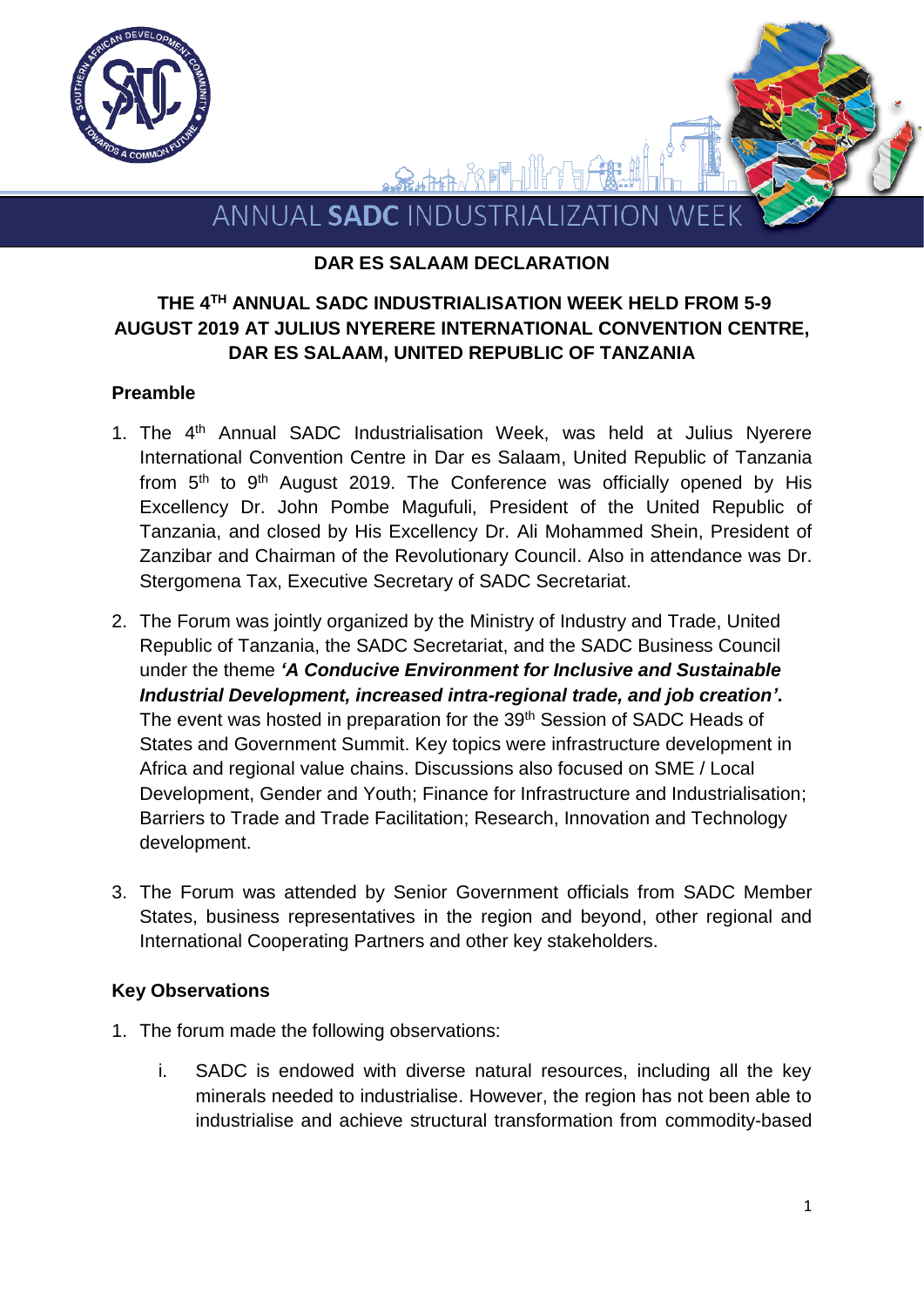

ANNUAL SADC INDUSTRIALIZATION

economies and exporters of raw materials to economies anchored on manufacturing.

- ii. Compared to other regions in the world, intra-regional trade is low in SADC and in Africa. The value of intra-SADC trade has remained low, at only 22% of total SADC trade. SADC should therefore prioritize intra-regional trade.
- iii. Notable challenges of industrialisation include weak project preparation, absence of project preparation funds, dependence on short term financing, weak legal and regulatory frameworks, trade barriers and infrastructure shortcomings. The region must address infrastructure, shortcomings, mitigate trade barriers, promote regional innovation and research development to industrialise.
- iv. Public and private sector were urged to work together. In this regard, the SADC Business Council was launched as the overarching regional private sector platform to interact with the public sector on matters of regional economic development and industrialisation.
- v. The SADC Business Council should advocate and partner with Member States to improve the enabling and competitive business environment by engaging regional, national and local policy organs of SADC to the extent that it impacts on regional economic development.
- vi. Private sector to invest in industrialisation. In the same vein, member states were encouraged to play an active role in industrialisation beyond policy stability.
- vii. Investment in research, development and innovation remains low in the region with the majority of member states investing below 1% of Gross Domestic Product for R&D to advance competitiveness and industrial development.
- viii. There is a need to upgrade the education system including new technologies, investment in ICT infrastructures, Centres of Excellence, Innovation and Industrial Parks in order to leverage the opportunities of the Fourth Industrial Revolution.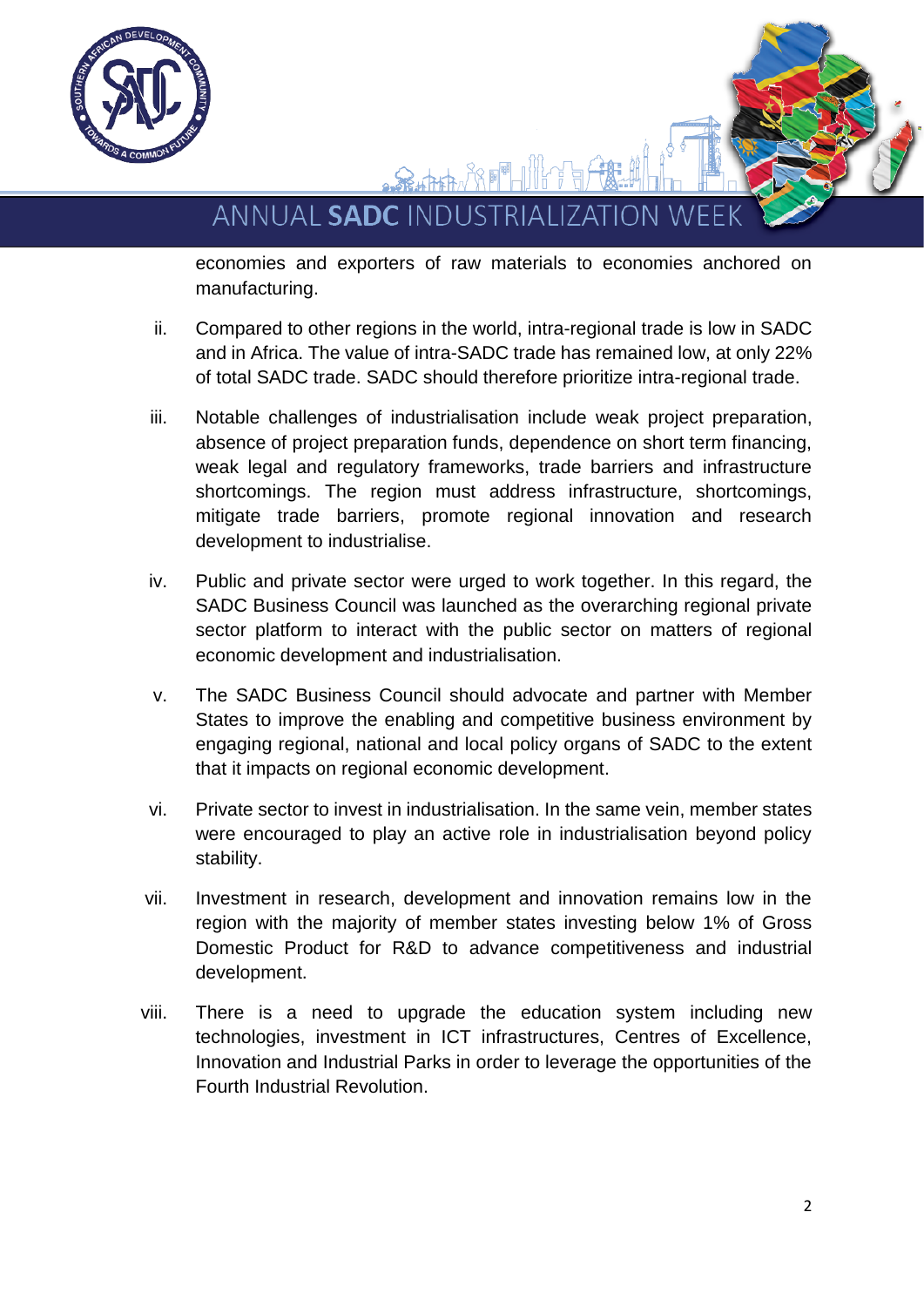

# ANNUAL SADC INDUSTRIAI 17 AT

ix. Funding instruments to be established in order to support innovation and technology development

# **Declaration**

The Forum **DECLARE** the following as key priority areas that require attention and action from Member States on this date 8th August 2019:

# **1. Regional Value Chains**

- i. To develop regional value chains in priority sectors to drive industrialisation.
- ii. To develop a coordinated system as well as to engage the private sector in developing regional value chains.
- iii. To develop green industrialisation.
- iv. To revisit the issue of work permits as well as consider the value of trade in services for regional value chain development.
- v. Identify barriers in RVCs (Agro-processing, mineral beneficiation, and pharmaceuticals, as well as the related capital goods and services) through SADC Secretariat mechanisms including the Industrial Development Forum meetings.
- vi. Domesticate Regional Policies that promote development of Regional Value chains.
- vii. Engage private sector more for effective creation and implementation of the SADC Industrialisation policy and Strategy.

# **a) Pharmaceuticals**

- i. To reduce roadblocks and other non-trade barriers within SADC countries to speed up delivery and reduce costs of pharmaceutical goods, particularly cold chain stock.
- ii. To harmonise medicine registration policies and to make use of the ZAZIBONA medicine registration to speed up registration and distribution of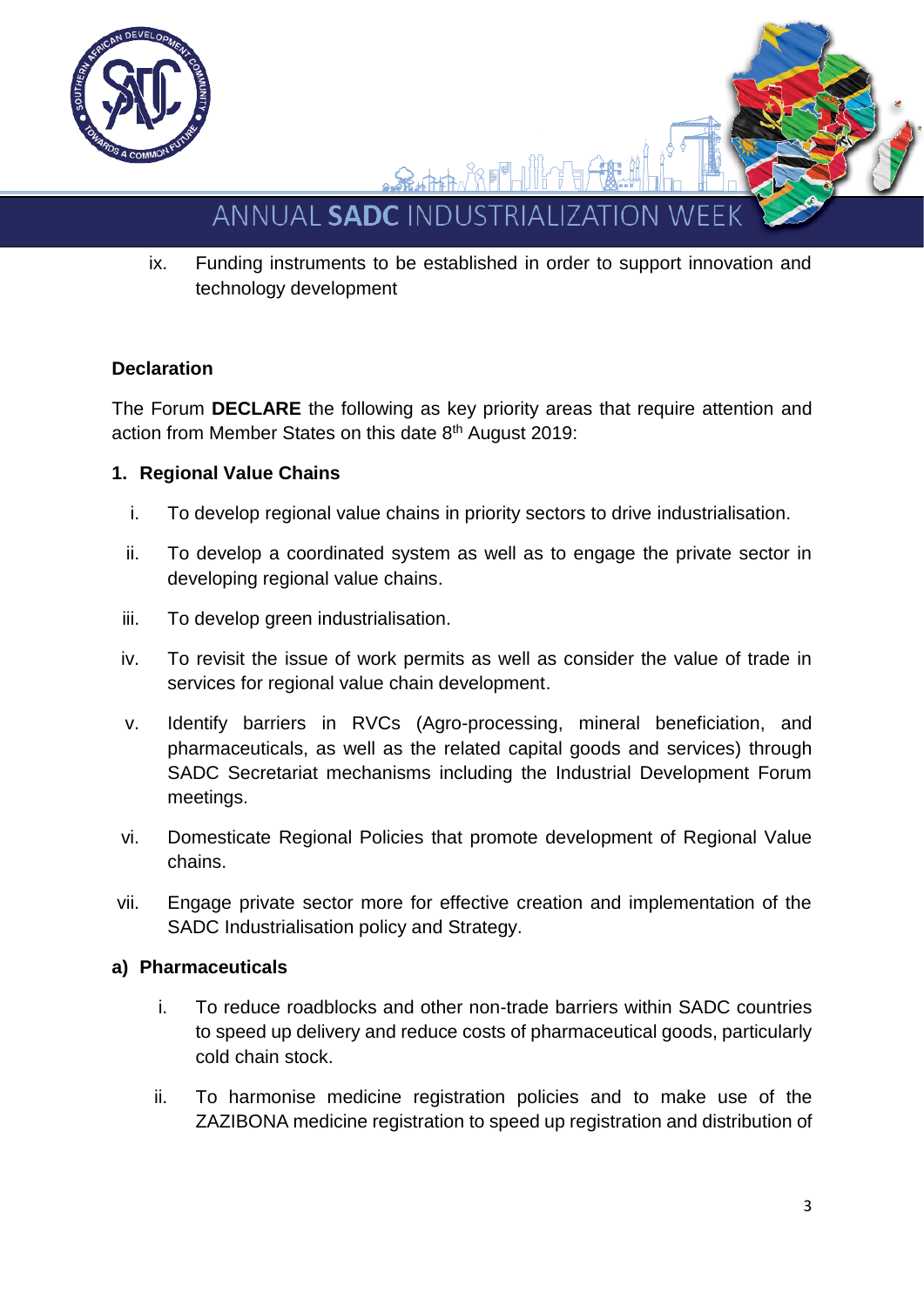

ANNUAL SADC INDUSTRIALIZATION W

FFILLER A

essential medicines, create a pathway for speedy registration of innovative medicines and create a platform for Private Sector engagement in the ZAZIBONA initiative

- iii. Member States urged to introduce duty free systems on import of raw and packaging materials, provide incentives for local manufacturing, establish pooled procurement on raw materials and medical equipment to promote local pharmaceutical manufacturing.
- iv. To make use of the coordination platforms that bring together pharmaceutical and health stakeholders from private sector, public sector, academics, policy analysts, civil society and the donor community in the health space.
- v. Member States to find sustainable funding mechanisms for medicines regulatory bodies and to support regional capacity building efforts to ensure efficient registration of medicines and the elimination of counterfeit medicines.

## **b) Mining**

- i. To create a conducive legal framework for upstream and downstream industries that will enhance local procurement.
- ii. To create a conducive environment for direct foreign investment into the mining industry.
- iii. To improve the license regime to encourage growth in the mining industry.
- iv. To improve infrastructure as a basis for successful value chain development in the region.
- v. To address free trade challenges within the region to ensure ease of movement of goods for in the minerals value chains purposes.
- vi. To resuscitate the Mining Ministers Round Table Meeting

#### **c) Agro-Processing**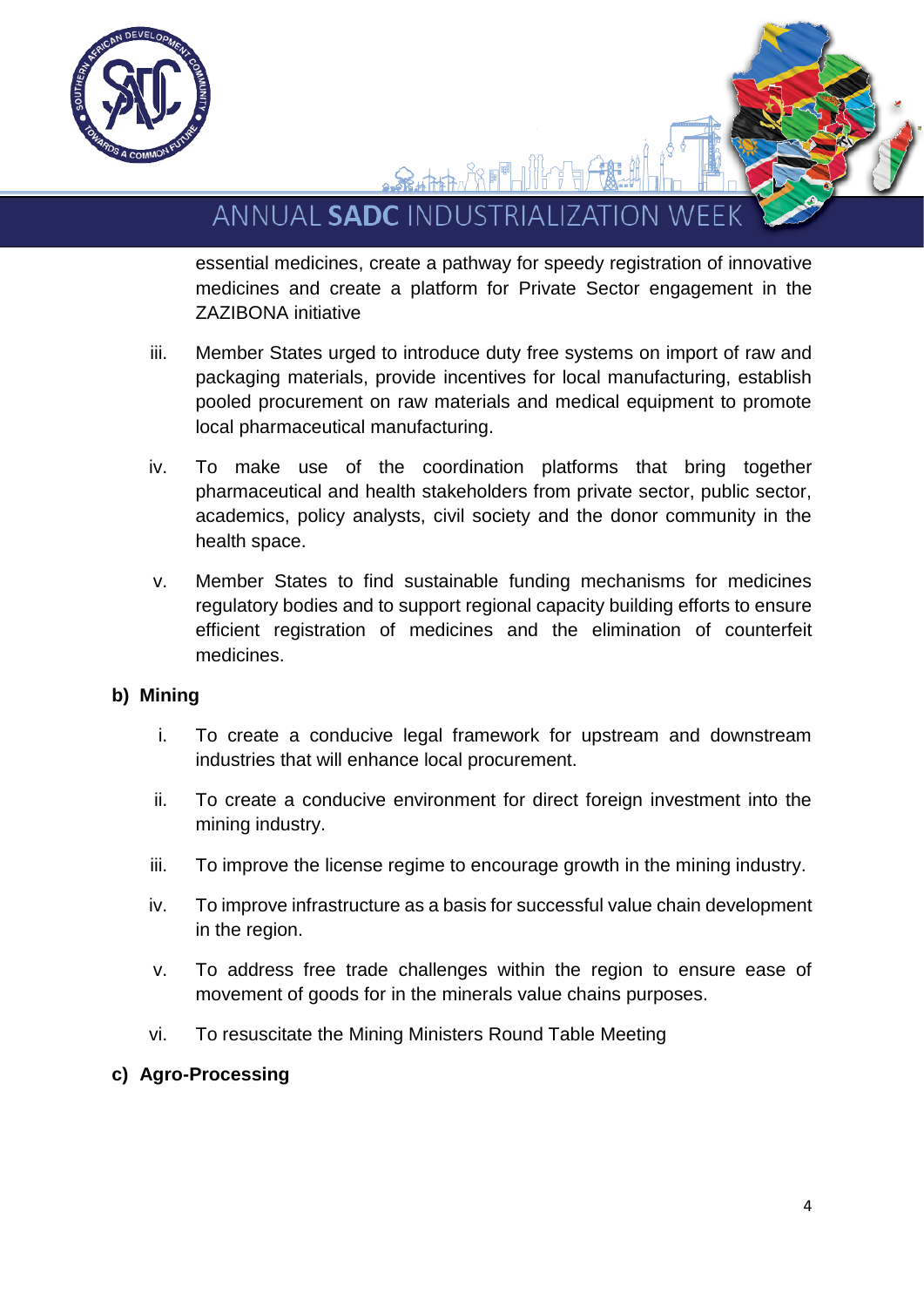

ANNUAL SADC INDUSTRIALIZATION W

<del>Q</del>∡ħ₽₽₩₩₽

- i. empower women and ensure they reap the benefit of land and finance to adopt smart and commercial agriculture to include small farmers.
- ii. increase the availability of financial services and resources both at national and regional level to support farmers to grow their business through soft loans and equity.
- iii. Assist Farmers to adopt block farming as one of the mechanisms of increasing production to serve the fast growing regional and international market demand of agricultural products.
- iv. mainstream small-scale business players into Industrialization Policy.

## **d) Energy Infrastructure and Gas**

- i. Member States to prioritise support for the development of a Regional Gas programme.
- ii. An assessment is required of individual country policies and the gas utilisation master plans to confirm the state of readiness for development of a Regional Gas Programme.
- iii. Member States to prioritise the required skills, technology and capacity development to deliver on local content aspirations of the Regional Gas Programme.

## **e) Services**

- i. Prioritize and accelerate negotiations on Business and trade services in the next SADC negotiation round on Services
- ii. Jointly reduce constraints that hinder the development process in the region.
- iii. Increase cooperation among Member States by sharing insights, tools, and resources to fostering regional development.

## **f) Industrial Transformation**

i. The Secretariat to work with Member States to harmonise national and regional strategies and regulatory frameworks with continental and global instruments on industrialisation.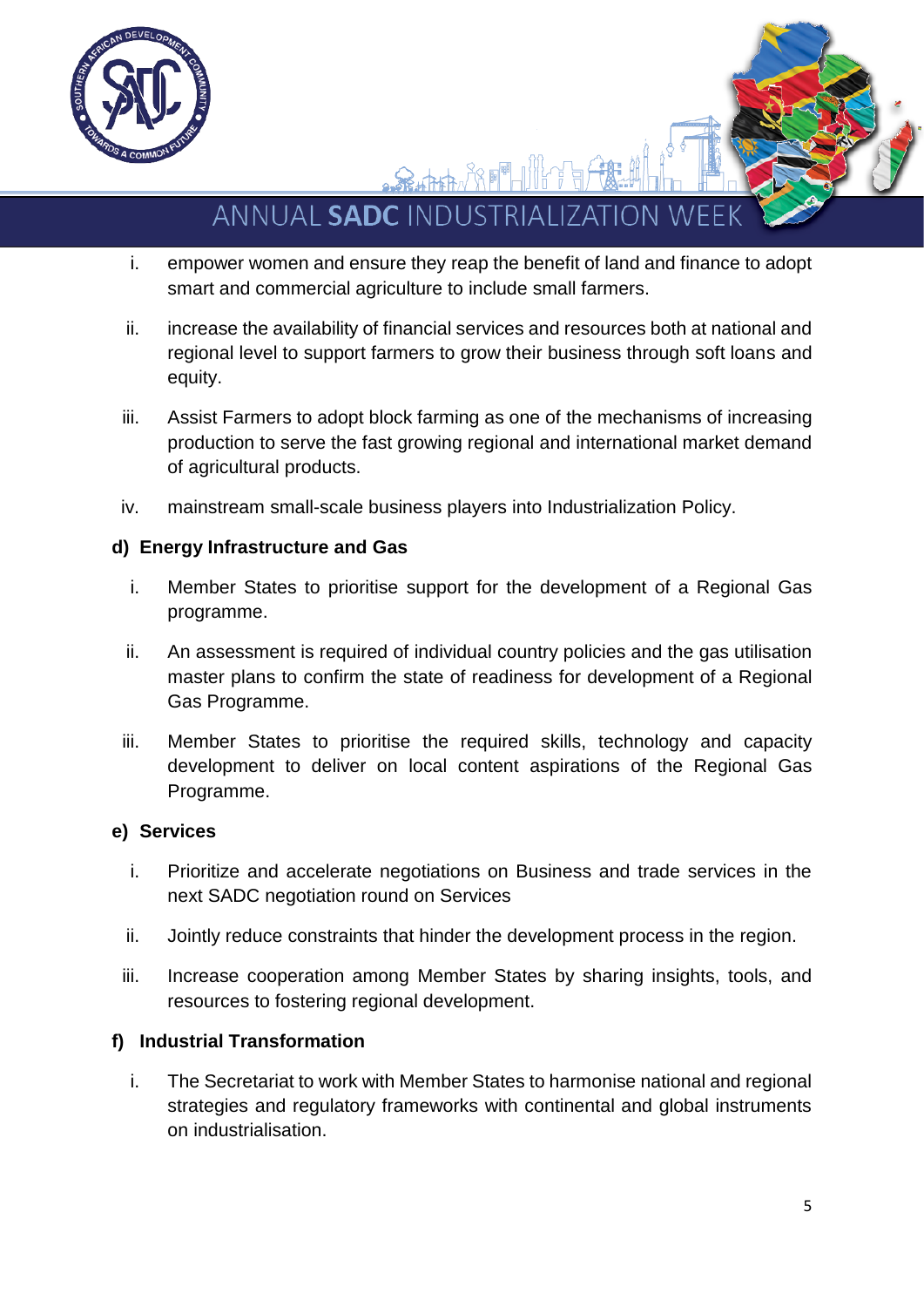

ANNUAL SADC INDUSTRIAL TZATION W

 $\mathbf{R}_{\mathbf{a}}$  , the  $\mathcal{R}$  of  $\mathbb{F}_{\mathbb{H}}$ 

- ii. Skills development, research and development, technology and innovation, and attractive incentive regime to be advanced and as way of supporting regional industrialisation
- iii. Regional and multilateral Development Finance Institutions and SADC Development Resources Centre should build requisite technical capacities that can be shared in the Region through institutional arrangements relating to specific projects.
- iv. Foreign Direct Investment into the region should be promoted to boost regional development and trade.
- v. Environment management and protection is key in sustainable industrialisation.

## **2. SME / Local Development, Gender and Youth**

- i. Prioritize and promote youth, woman and SMEs participation in regional value chains and industrialisation.
- ii. Improve coordination of SME efforts including improving communication and linkages to access markets.
- iii. Improve R&D that includes formal and informal entrepreneurs.
- iv. Train SMEs on simplification of procedures and requirements, such as licensing and registration.
- v. Build capacity of women to integrate them into regional value chains, facilitate their financial inclusion and create targeted incentives.
- vi. Incorporate entrepreneurship as part of the syllabus in the education systems.

## **3. Finance for Infrastructure and Industrialisation**

- i. Stimulate the Private sector in the SADC region to embrace financing of infrastructure development
- ii. Reduce risk in infrastructure development to attract the private sector to invest in this sector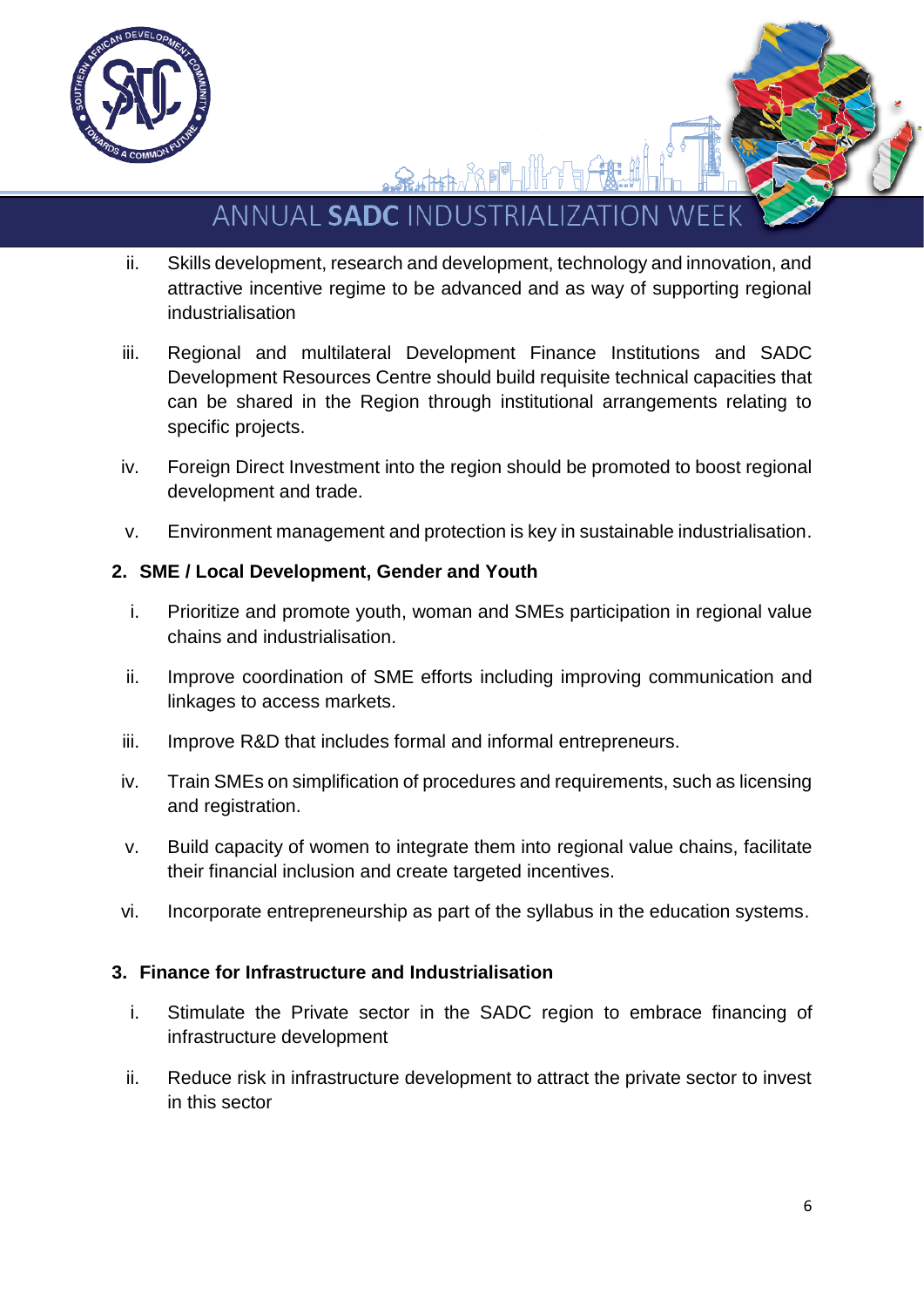

ANNUAL SADC INDUSTRIAL **IZATION WE** 

金糖麻水用

- iii. Establish and sustain a free and reliable arbitration body in the SADC which operates in an independent manner, without political interference;
- iv. Promote use of the SADC Integrated Regional Electronic Settlement System (SIRESS) payment facility to increase intra-regional trade.
- v. Embrace E-commerce and ICT to promote trade.
- vi. Allow cross border financing through the local DFIs particularly on industrial projects and value chain financing.

## **4. Barriers to Trade and Trade Facilitation**

- i. SADC structures should consult the private sector in a structured manner to identify and sustainably solve NTBs that pose an obstacle to industrial development
- ii. Continue harmonizing standards as well as conformity assessment procedures to conform to the WTO TBT agreement and therefore facilitate trade within the region.
- iii. Facilitate the National Standards Bodies to work very closely to SME's, as they are the major players in most production and value chains and align their quality principles with those at international Level.
- iv. Follow the quality and standards principles through working with the regional TBT Framework for a successful regional industrialization
- v. Member States should align national strategies and policies with continental trade frameworks to cater for market opportunities created by African Continent Free Trade Area.
- vi. Reduce procedural obstacles such as free movement of skilled persons and technical barriers to improve intra-Africa trade.
- vii. Better utilise business coalitions to build cross-national networks and make sure they impact legislation and business environment.
- **5. Research, Innovation and Technology development**